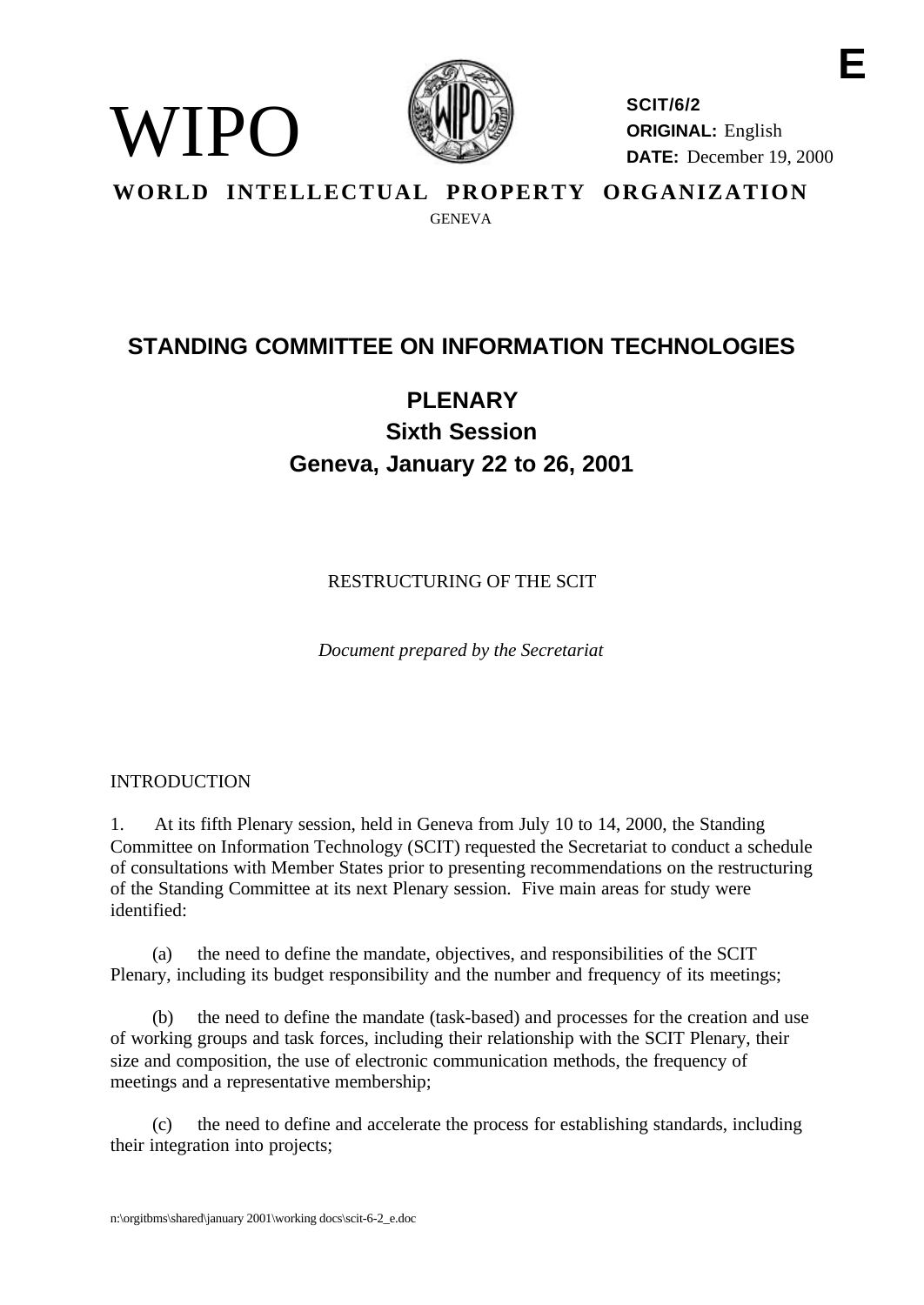# SCIT/6/2

## page 2

(d) the need to define the process for initiating new projects; and

(e) the need to review and establish priorities, including their resourcing and a definition of where the responsibility for them lies.

2. Two rounds of consultations were held by correspondence, during which the Secretariat circulated two draft papers and received more than 45 sets of comments from Member States and one intergovernmental organization. To aid discussion of a complex issue, this paper has been divided into two main areas: the working methods to be adopted and the committee structure itself.

# WORKING METHODS

3. Pending a decision by Member States on the committee structure, a series of general working methods may be considered.

# Working Groups

l

4. If agreement is reached on the need for a working group it should be constituted on the following basis:

 (i) a request for the creation of a working group could be initiated either by the Secretariat or a Member State;

 (ii) a clear mandate for the group must be agreed by the parent committee in advance of its first meeting; such a document would include an "expiry or review" clause covering the continued existence of the working group and an indication of the professional/technical competencies needed by delegates attending the working group meeting;

(iii) invitations to attend the working group meeting would include references to the target delegates (as indicated in paragraph (ii), above);

(iv) no working group meeting would be held in conjunction with a meeting of the convening committee;

 (v) the competence of the convening committee would be to endorse (with minor amendments, if necessary) the recommendations of a working group, if the committee is unable to approve a proposal it would be returned directly to the working group for further consideration; and

 (vi) emphasis will be placed on working by electronic means. Provision of paper documents will be phased out following installation of the WIPONET connection<sup>1</sup>, and then, paper documentation will only be sent to those Member States with no recognized Internet connectivity (see document SCIT/5/4, Annex 1, on WIPONET implementation).

<sup>&</sup>lt;sup>1</sup> It being noted that any Member State that receives its Internet connectivity via the WIPONET, and that participates in a WIPO meeting held by electronic means, will have the connection time paid by WIPO in addition to the yearly maximum of the WIPO-funded 360 hours.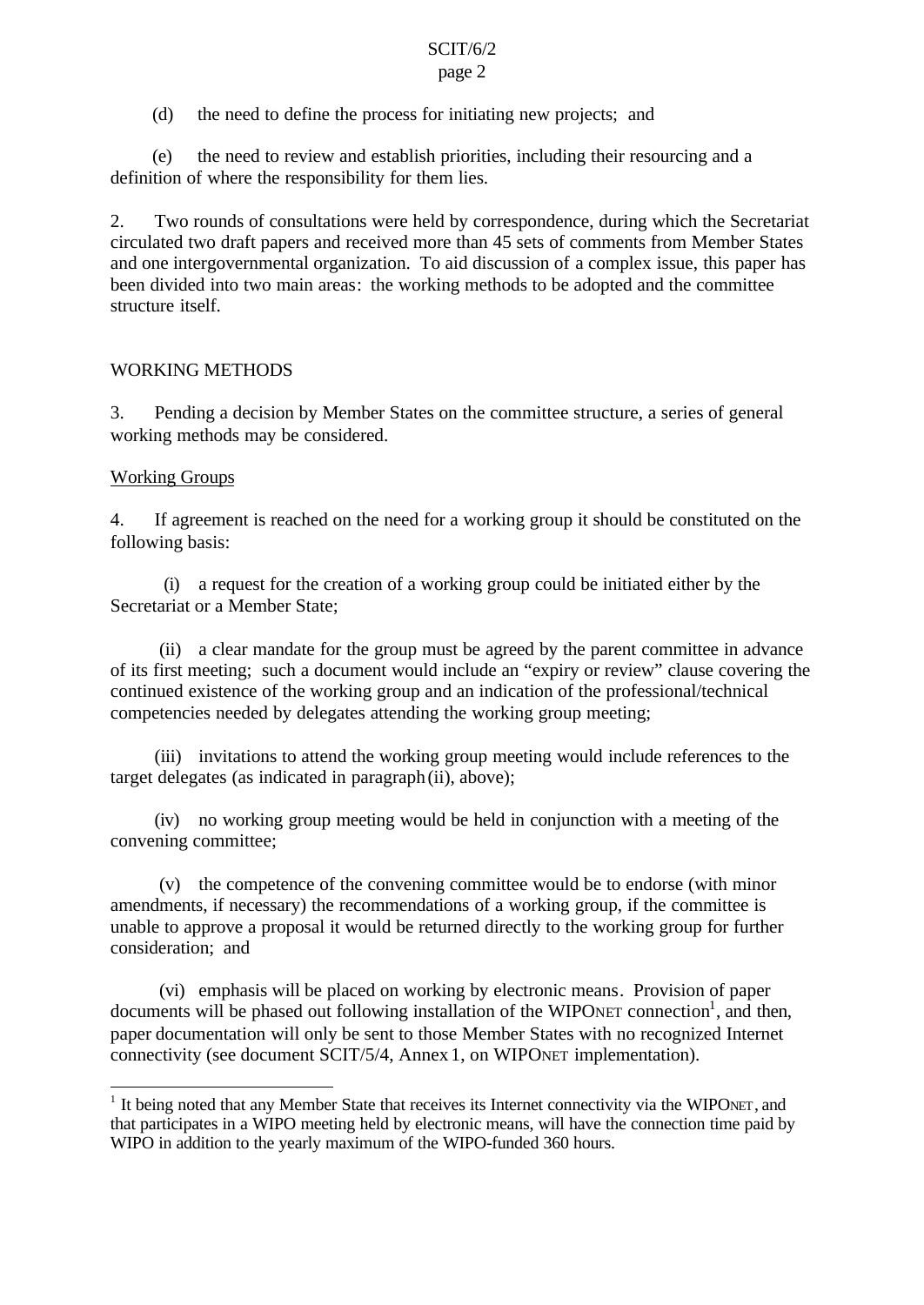## Task Forces

5. To allow for consideration of a specific issue in a dynamic environment a task force could be constituted on the following basis:

 (i) a request for the creation of a task force could be initiated either by the Secretariat or a Member State;

 (ii) a clear mandate for the task force must be agreed by the convening body (be it the parent committee or a working group) in advance of its first meeting; such a document would include an "expiry or review" clause covering the continued existence of the task force and an indication of the professional/technical competencies needed by delegates attending the task force meeting;

(iii) invitations to participate in the work of the task force would include references to the target delegates (as indicated in paragraph (ii), above);

(iv) the competence of the convening body would be only to endorse (with minor amendments, if necessary) the recommendations of a task force; if the convening body is unable to approve a proposal it would be returned directly to the task force for further consideration; and

 (v) emphasis must be placed on working by electronic means (please see paragraph 4 (vi) above ).

#### Project Task initiation

6. With the adoption by the Secretariat of Project Life Cycle there is a need for a formal mechanism whereby not only could a Member State or the Secretariat propose the creation of a new IT project or task, but that approval (or not) of the new activity is done as the end result of an informed process where issues such as priority allocation and resourcing are considered.

7. IT management currently has three separate documents guiding its work: the Program and Budget, the SCIT Work Program and the IT Strategic Implementation Plan. Although not mutually exclusive, they each present differing lists of activities and it is left to the Secretariat to determine their interrelationships and priorities. Also, the documents themselves follow differing timelines. For example, the Program and Budget being implemented in 2001 was first drafted in 1998 and the Strategic Implementation Plan has not been revised since December 1999.

8. It is recommended that the SCIT Work Program and the IT Strategic Implementation Plan be discontinued in their present form and replaced with more dynamic working tools such as a rolling IT work plan which could be used in conjunction with the IT long-term (five-year) plan, currently being drafted as an annex to the next Program and Budget document and other appropriate plans for non-IT matters.

9. It is important to recognize that the IT area must work within a financial framework that is decided on a biennial basis on a pre-determined list of activities. Therefore, the priority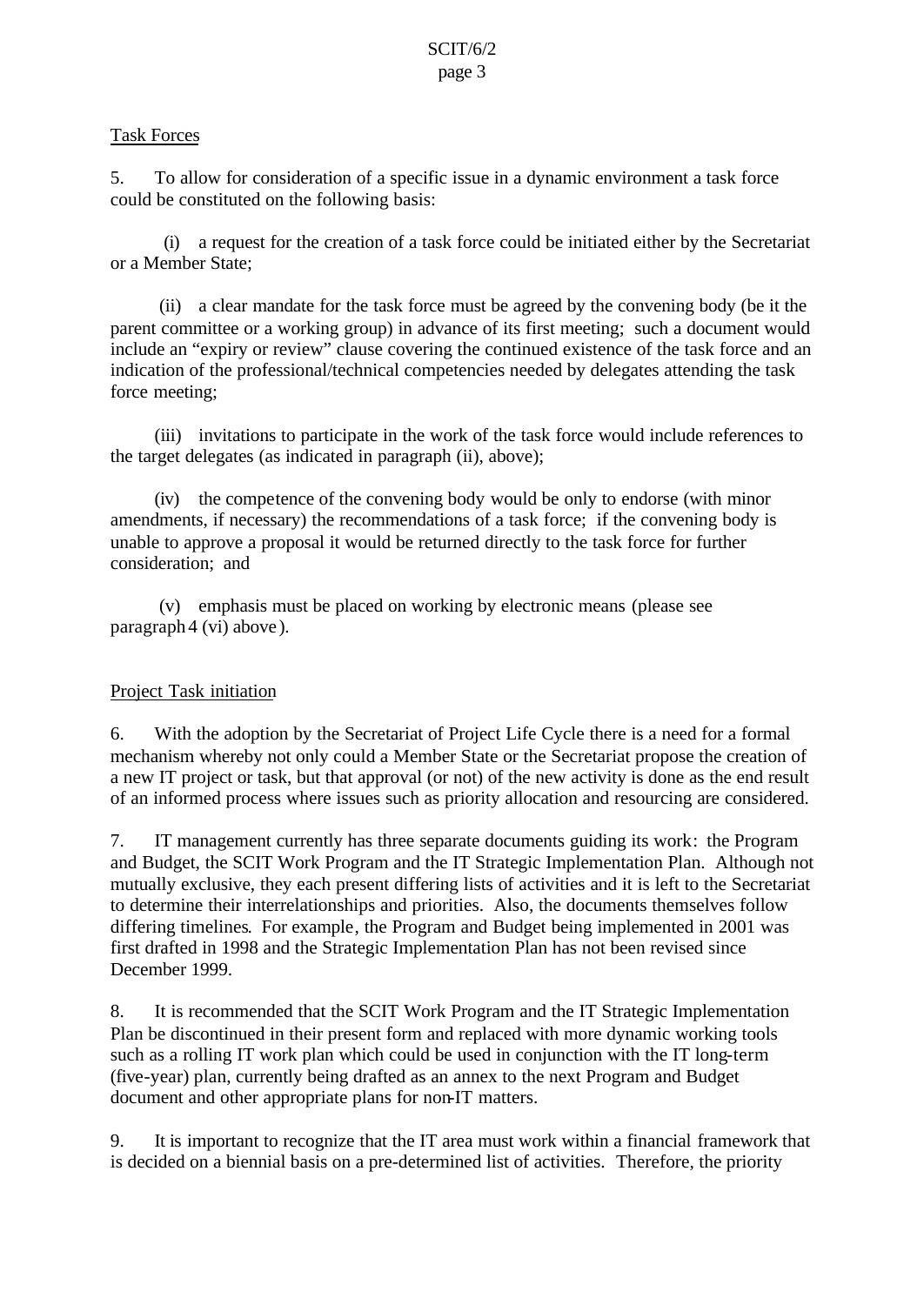## SCIT/6/2

#### page 4

setting mechanism must be responsive to a fast-changing technological environment and should become an integral part of the process for creating new tasks or projects.

10. For the process of task initiation itself, the following steps should be considered:

(i) Consideration of a new subject or activity may be initiated by any Member State or by the Secretariat by submission of a written project brief, to include:

- − a clear indication of the problem or specific need to be addressed
- − how the need was determined
- − the objectives of the task
- − options for solution
- − expected benefits;

(ii) If the proposal receives support from the relevant committee the Secretariat will be asked to produce a feasibility report to include:

- − cost estimates
- − risks
- − resource requirements
- − success factors
- − the implications of the task on the existing IT Work Plan for the biennium;

(iii) The Secretariat will include the feasibility report in the draft agenda of the first available session of the relevant committee;

- (iv) If the new project or task is accepted:
	- − and it falls within the scope of the existing IT Work Plan, it will be allocated directly to the relevant area and, in the case of a committee-related project, the committee will be asked to indicate the priority of the task within the overall project scope;
	- − and it is not covered by the existing IT Work Plan, the committee will have two options: either to set the task a priority level above that of an existing committee-related project that would then be discontinued or reduced in scope, or to request the Secretariat to include the task in the Program and Budget for the following biennium.

# Meeting documentation

11. Although not covered under the original restructuring mandate, the issue of the amount of documentation prepared and circulated by the Secretariat is also relevant. In an attempt to reduce the amount of paper involved in this process it is recommended that the meeting documentation be handled electronically, as indicated in paragraph 4 (vi) above, with the exception of the letter of invitation and the agenda. The invitation would also indicate the meeting documents available on the WIPO web site and an address to contact should paper copies be required.

> *12. The SCIT is invited to comment upon and adopt the working methods contained in paragraphs 4, 5, 10 and 11, above.*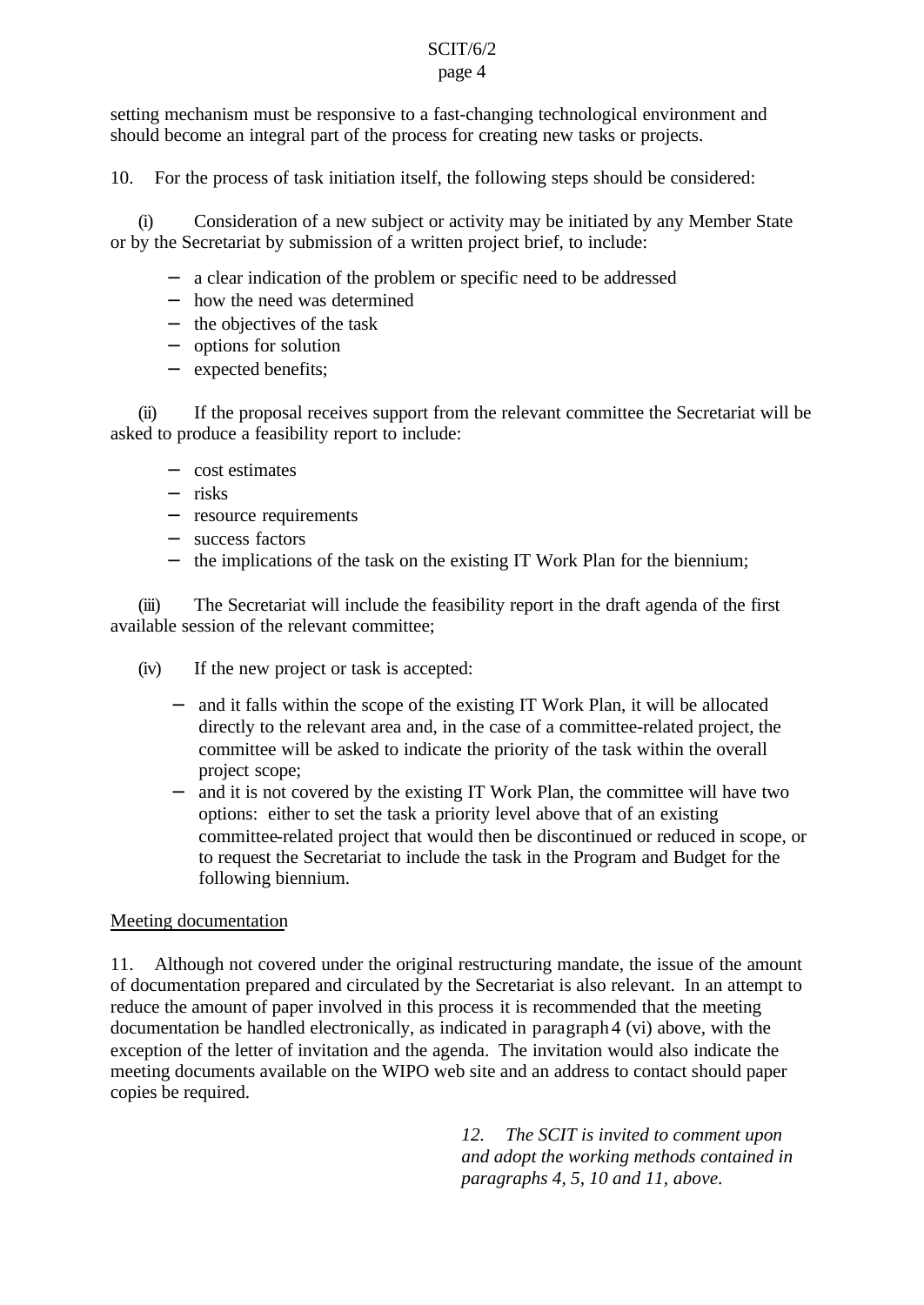## COMMITTEE MANDATES AND STRUCTURE

#### Guiding Principles

13. In reviewing the mandate and role of the SCIT, the following general principles were taken into consideration:

(a) that the SCIT should be competent to give technical advice and policy guidance on the overall Information Technology (IT) strategy of WIPO, including matters related to the deployment of the required IT infrastructure both within and outside the Secretariat;

(b) that input from the SCIT should be taken into consideration by the Director General when formulating the WIPO Program and Budget; and

(c) that all standards, guidelines and other international cooperation of a technical nature in the area of industrial property information and documentation should be separate from the main SCIT mandate.

# IT Policy

14. The SCIT Plenary currently has the following mandate (as defined in documents A/32/3, dated February 1998, and SCIT/1/7, dated February 1999):

The SCIT will "…serve as a forum to discuss issues, facilitate coordination and provide guidance concerning the implementation of the WIPO global information network and the provision of intellectual property information services on the network. It will formulate recommendations and policies regarding the proposed network and related matters, and will submit its recommendations and policies to the WIPO General Assembly for approval. It will address issues pertinent to the process of providing intellectual property information, including both industrial property and copyright information, in a digital networked environment."

15. A continuation of this mandate would mean that reporting from the Secretariat to the SCIT would be restricted mainly to the WIPONET and Intellectual Property Digital Libraries (IPDL) Projects. In addition, the role of the SCIT to address pertinent issues raises three problem areas: firstly, the problems associated with the Secretariat being unable to accurately forecast the areas of interest arising out of the SCIT has resulted in a lack of funds and resources to follow-up new tasks; second, the resulting SCIT Work Program is not integrated into existing Secretariat work plans or priorities; and thirdly, there is no reporting mechanism for SCIT recommendations other than the WIPO General Assembly.

16. The SCIT Plenary is a subsidiary body of the General Assembly and, as such, may make recommendations to it on policy issues concerning the WIPONET and related matters. With regard to budgetary matters, the SCIT has the authority only to give guidance on the prioritization of activities within the approved financial framework for the WIPONET and IPDL Projects. The authority for the setting of budgets and the appropriation of funds rests solely with the Program and Budget Committee and the WIPO General Assembly. Although the Program and Budget Committee may receive recommendations from the SCIT it is under no obligation to act on them.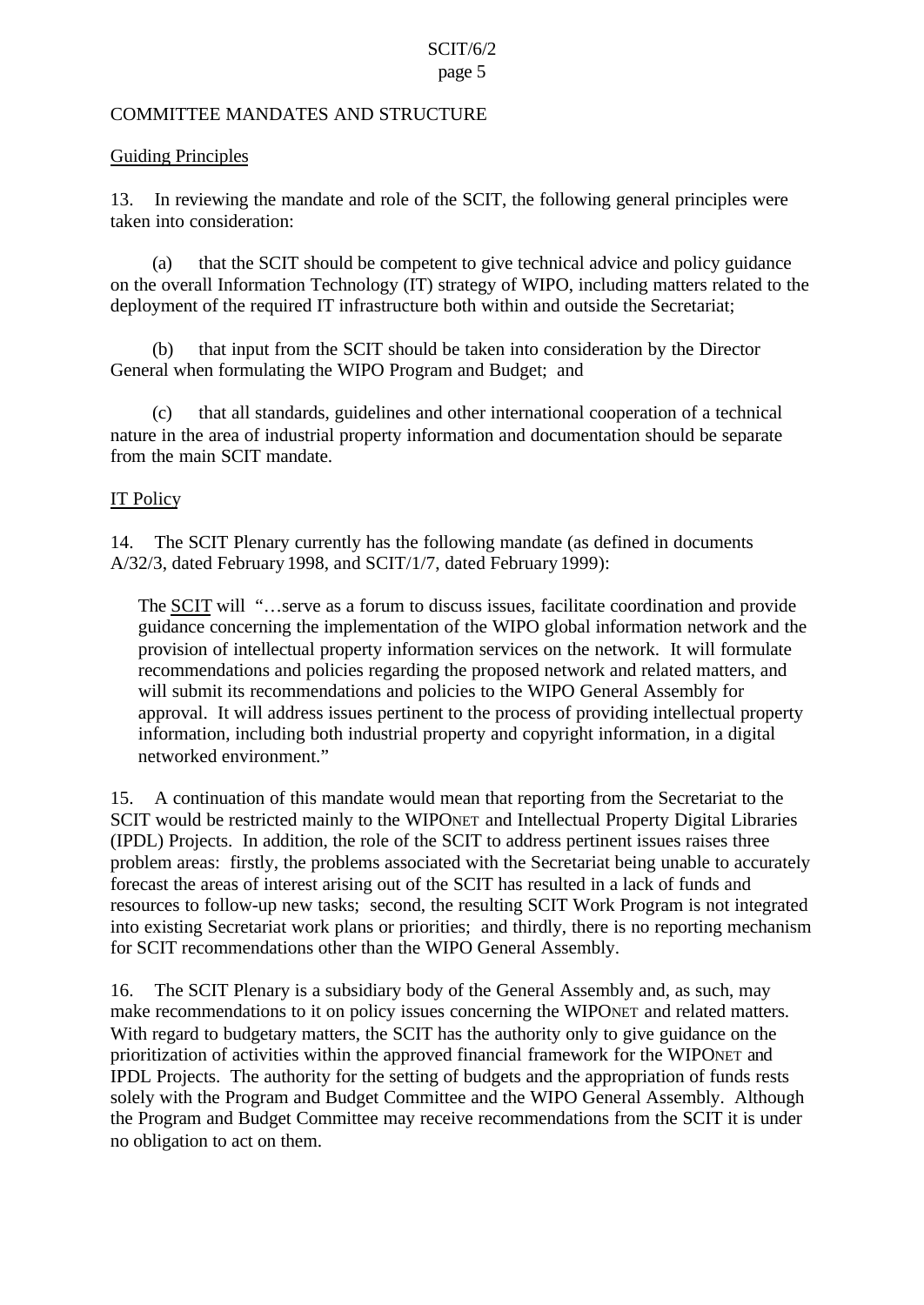## page 6

17. Mindful of the issues raised above, two options are suggested for consideration by the SCIT Plenary:

(a) Option A is to retain the present SCIT Plenary structure and its mandate.

(b) Option B is to replace the SCIT with an Advisory Group which would give technical advice and policy guidance to the Director General on the overall IT strategy of WIPO, including matters related to the deployment of the required IT infrastructure [both within and] outside the Secretariat, and priority setting within WIPO's IT work plans or other related IT activities.

18. A primary benefit of the new Advisory Group would lie in the fact that its guidance could be relayed to other Member State organs in the form of recommendations/suggestions from the Director General. In addition, the input received would allow the Director General to make informed decisions on the management of the Secretariat's internal IT resources and activities. Of particular importance would be the active role of the Advisory Group, via its input to the Director General, throughout the whole of the program and budget process, from initial estimates to performance monitoring.

19. In providing the Advisory Group on IT with the documentation necessary to carry out its mandate, the current IT Strategic Implementation Plan would be divided into two more dynamic documents, namely:

(a) a work plan for the current biennium, including information on major activities, milestones, budgets and priorities; and

(b) a medium-term plan covering the next four years which would focus on the prioritization of the business needs of Member States, the Secretariat and other members of the intellectual property community.

20. Other documentation, such as project status reports, human resource plans and feasibility studies on new project initiatives, would be made available for advice. As the Advisory Group would be created to act in an advisory capacity, it is not expected that it would maintain its own activities and will not, therefore, require an independent Work Program of Group Tasks. That being the case, the existing SCIT Work Program would be divided into those tasks that are to be taken up by the committee dealing with standards and documentation and those that can be incorporated into the scope of existing IT projects or activities.

21. Membership of the Advisory Group on IT would be open to all WIPO Member States and Observers. The Group would meet once a year at such time as to allow its recommendations to be taken into consideration by the Secretariat during preparations for the Program and Budget Committee.

> *22. The SCIT is invited to consider and decide on one of the options indicated in paragraph 17, and convey its decision to the WIPO General Assembly for consideration and approval.*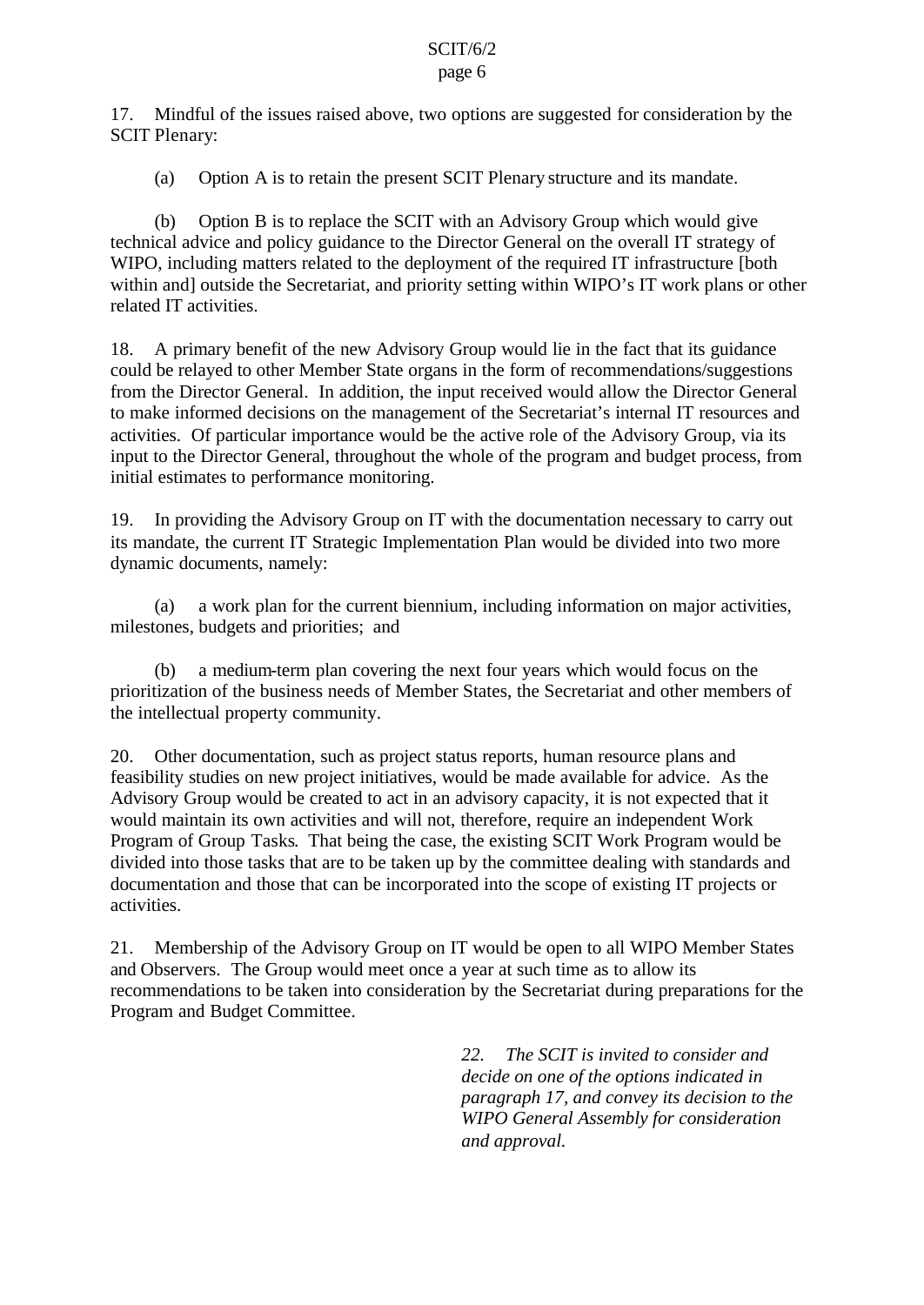#### SCIT/6/2 page 7

# Standards and Documentation

23. As with the work on IT policy two options are presented for consideration. The first of which is retention of the current three permanent working groups under the SCIT Plenary (ifretained, see Option A in paragraph 17):

The Information Infrastructure Working Group "…should review the progress made concerning the deployment of the WIPONET, formulate policies related to the network, make relevant recommendations, and propose projects concerning information systems useful to intellectual property offices."

The Standards and Documentation Working Group (SDWG) "…should address matters regarding the generation of intellectual property data suitable for inclusion in Intellectual Property Digital Libraries (IPDLs), as well as access to and dissemination of intellectual property information… WIPO standards covering provisions relevant to documentation aspects of intellectual property should be dealt with by the SDWG whenever a need arises for their updating or maintenance."

The Information Security Working Group "…should discuss technical issues in relation to the exchange of data, and to undertake pilot projects, associated with the IPDL program and using the WIPONET, in the areas of electronic filing, the exchange of priority documents and for the examination of patent applications, and other planned activities of electronic commerce."

24. Under this structure consideration of projects should be split into issues of infrastructure, standards and documentation and security. Problems associated with this approach are the lack of a holistic view of the project and that discussion of increasingly interrelated issues is fragmented. Also, as has been particularly the case with WIPONET, the project structure and approach no longer lends itself to a division of issues along these lines, for example, deployment of the network encompasses both infrastructure and security questions. Finally, as working group sessions have had to be cancelled in the past due to an insubstantial agenda, the current structure must be called into question.

25. Therefore, a replacement of the permanent working group structure with a new Standing Committee on Technical Standards and Documentation alongside with the replacement of the SCIT Plenary by the new Advisory Group (see Option B in paragraph 17) is suggested. The proposed mandate of the Committee would be to provide a forum to adopt new or revised WIPO standards, policies, recommendations and statements of principle relating to intellectual property data, global information system related matters, information services on the global system, data dissemination and documentation, which may be promulgated on the authority of the Standing Committee, to be referred to the WIPO General Assembly for approval.

26. The retention of a permanent committee for standards and documentation work recognizes the fact that the intellectual property system is reliant on close cooperation between Member States and their adoption and use of internationally agreed standards. As an initial activity, the Standing Committee on Technical Standards and Documentation would review and retain those items that fell under its mandate, from the current SCIT Work Program. This list of tasks would then form the basis for a new Standing Committee on Technical Standards and Documentation Work Program, to which new tasks could be added or priorities re-allocated according to the working methods adopted by the Standing